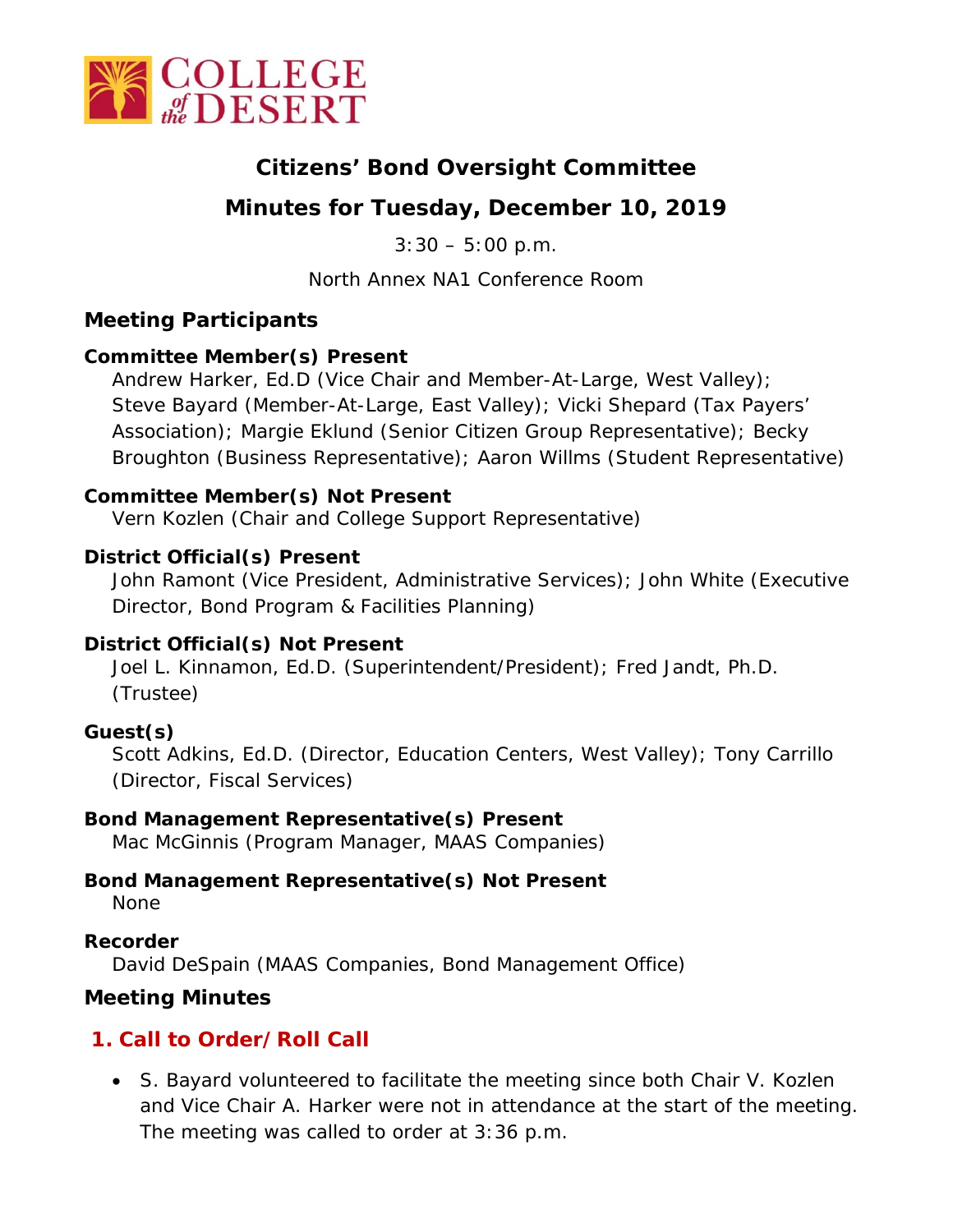#### **1.1 Public Comments**

• No comments from the public

#### **1.2 Meeting Facilitation**

• Vice Chair A. Harker arrived at 3:38 p.m. and facilitated the rest of the meeting.

# **2. Action Items**

#### **2.1 Approval of Agenda**

• A motion was made by B. Broughton to approve the December 10, 2019 Meeting Agenda. S. Bayard seconded. No opposed. Motion was passed.

#### **2.1 Conclusion**

• December 10, 2019 Meeting Agenda was approved as presented.

| 2.1 Follow-up Items | 2.1 Task of | 2.1 Due by  |
|---------------------|-------------|-------------|
| <b>None</b>         | <b>None</b> | <b>None</b> |

#### **2.2 Approval of September 10, 2019 Minutes**

• A motion was made by S. Bayard to approve the September 10, 2019 Meeting Minutes. M. Eklund seconded and B. Broughton and A. Harker abstained. All in favor. No opposed. Motion was passed.

#### **2.2 Conclusion**

• September 10, 2019 Meeting Minutes were approved as presented.

| 2.2 Follow-up Items | 2.2 Task of | 2.2 Due by  |
|---------------------|-------------|-------------|
| <b>None</b>         | <b>None</b> | <b>None</b> |

#### **2.3 Election of Officers**

- J. Ramont opened the floor for nomination of Chair. V. Shepard moved to nominate A. Harker for a one-year term, seconded by S. Bayard. All in favor. No opposed. Motion passed unanimously.
- A. Harker opened the floor for nomination of Vice Chair. V. Shepard moved to nominate S. Bayard for a one-year term, seconded by M. Eklund. All in favor. No opposed. Motion passed unanimously.

#### **2.3 Conclusion**

- A. Harker was elected as Chair to the Committee for a period of one year.
- S. Bayard was elected as Vice Chair to the Committee for a period of one year.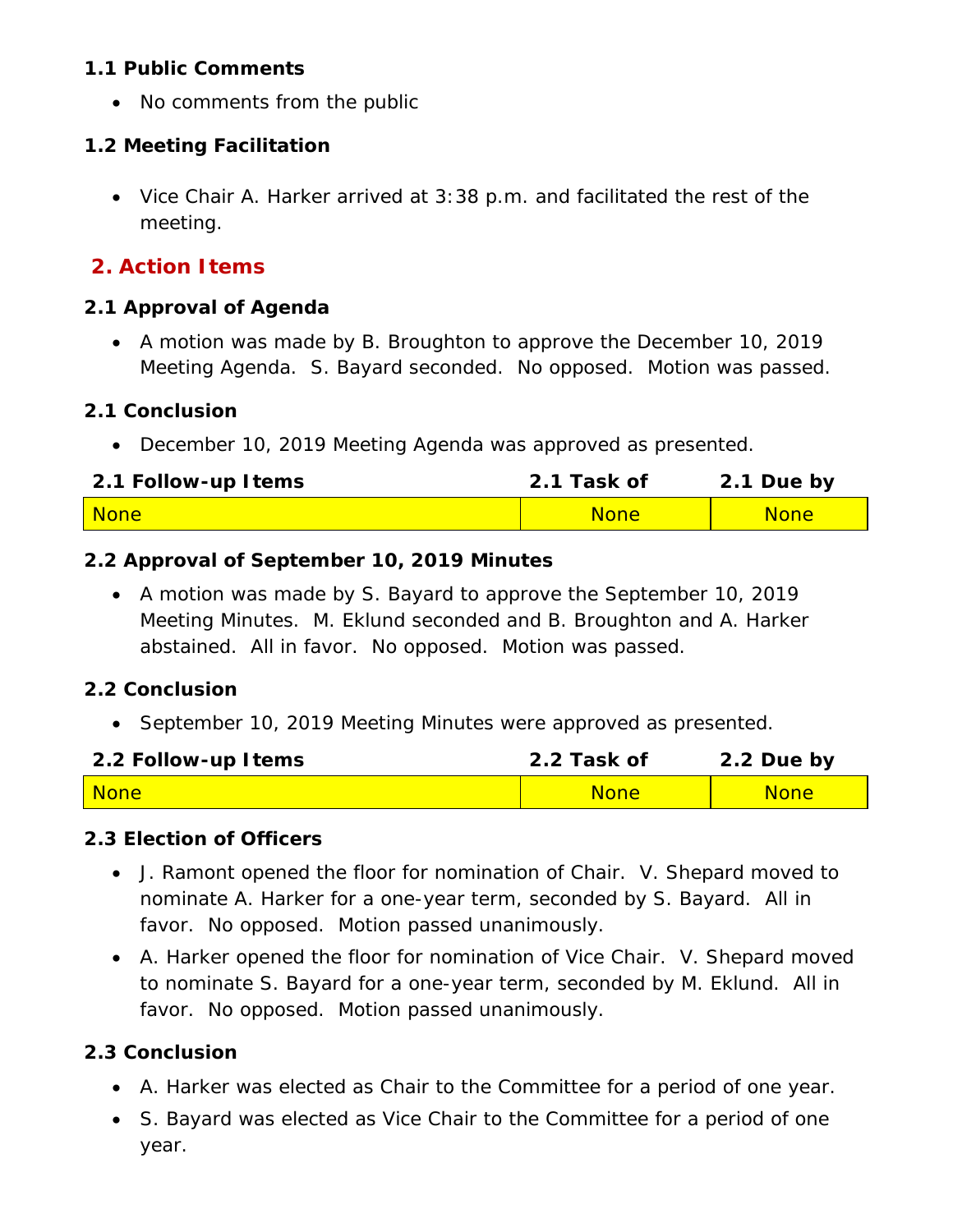| 2.3 Follow-up Items | 2.3 Task of | 2.3 Due by  |
|---------------------|-------------|-------------|
| <b>None</b>         | <b>None</b> | <b>None</b> |

#### **3. Information/Discussion Items**

#### **3.1 COC Annual Report (2018-2019) First Draft Review**

- J. Ramont directed the committee to the first draft of the COC Annual Report included in their handouts. He explained that the report is put together by the Bond Office and that feedback is requested from the committee members. Additionally, the report will be vetted through the COD Public Information Office for branding and visual elements of the report.
- M. McGinnis stated that he would like to receive comments on the draft report from the committee by January 15, 2020. He stated that D. DeSpain will email the committee the draft with a request for comments by this date.

#### **3.1 Conclusion**

• Committee Members were briefed on the draft 2018-2019 COC Annual Report

| 3.1 Task of | 3.1 Due by           |
|-------------|----------------------|
| D. DeSpain  | December 11,<br>2019 |
|             |                      |

#### **3.2 Bond Projects Update & Bond Project Financial Report**

- M. McGinnis, by PowerPoint, reviewed the District's projects and Bond financial updates located in the Measure B and Measure CC Bond Citizens' Oversight Committee Report dated December 10, 2019.
- J. Ramont explained that the Indio Campus Expansion Project includes a space that is envisioned to integrate community events and the creation of space that will be open for community members to utilize. M. McGinnis stated that a makerspace will also be included in the project and explained that this is a collaborative work space in which people with shared interests, can gather to work on projects while sharing ideas, equipment, and knowledge. B. Broughton asked if the makerspace would be a place where a mobile lab could be brought into the site for use. J. Ramont explained that the makerspace is on the third floor of the building with an outdoor balcony. M. Eklund asked how the square footage of the new building compared to the square footage of the current building. M. McGinnis stated that the current building is 43,000 square feet and that the new building is 67,000 square feet. Additionally, 10,000 square feet of renovations to the existing building will be completed. J. Ramont explained that several administrative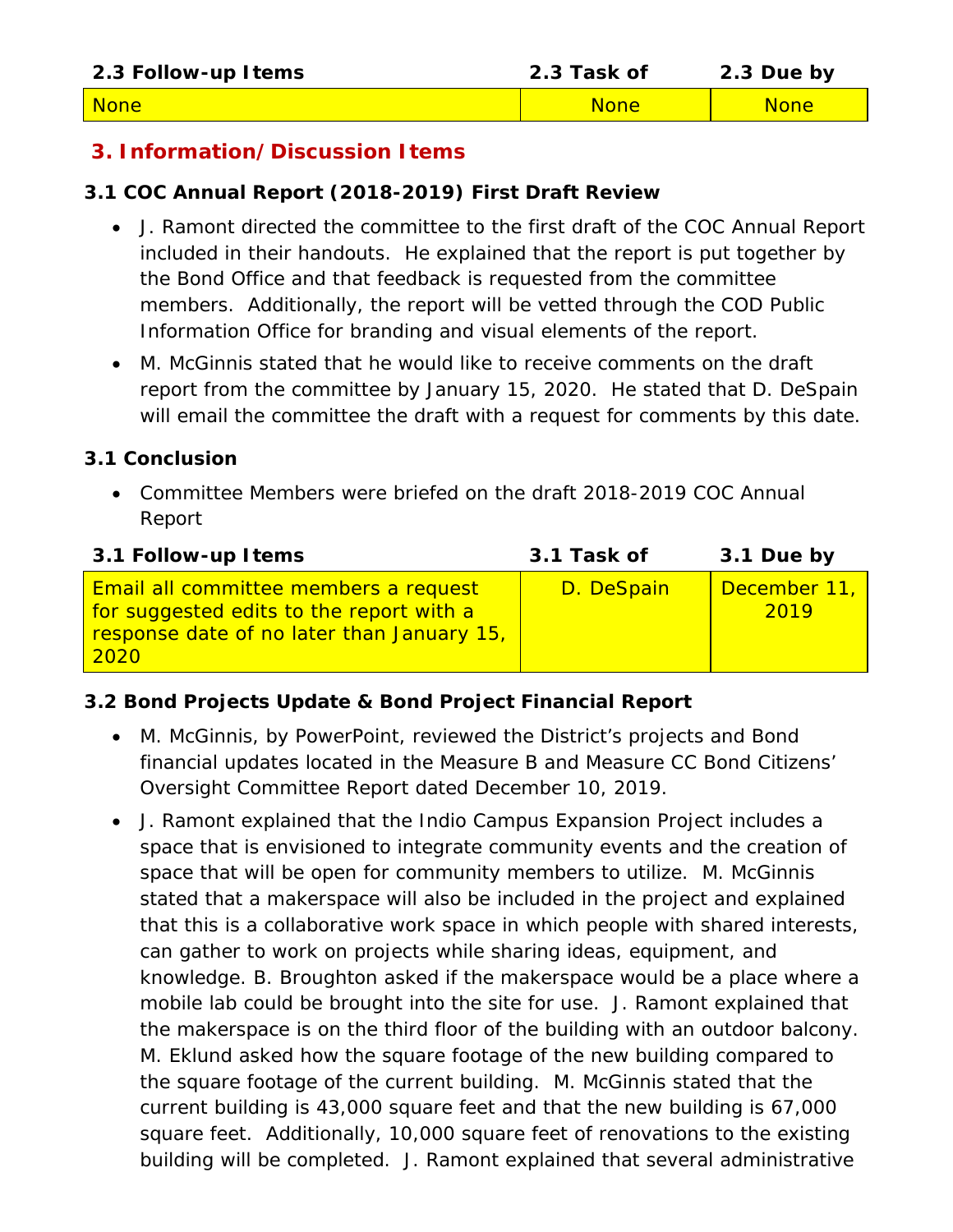spaces will be converted to instructional spaces. The administrative spaces will be moved to the ground floor of the new building.

- M. McGinnis stated that COD bought land just south of the Indio Campus, which will be the new location of the Indio Campus Child Development Center. He further explained that the facility will be state of the art with outdoor spaces, parking, and a secure child drop off area. The location is directly across the street from the existing campus. The square footage should be listed as 17,000 square feet and not 61,000 square feet as stated in the report.
- M. McGinnis reviewed the Roadrunner Motors Project in Cathedral City. V. Shepard asked if the location was near the dealerships in the area. Both M. McGinnis and J. White explained that the location is in back of the Volkswagen dealership in between the Subaru and future Lexus dealership. B. Broughton asked how COD plans on transporting students from the East and West Valley to the location in Cathedral City. J. White conveyed that there are established bus routes to provide transportation to students. Additionally, several of the dealerships have demonstrated interest in sending their employees to train at the new site. B. Broughton stated that she is always concerned about getting the students from the East Valley to COD teaching facilities and conveyed that the bus routes in the early morning don't always work out so well for students in this area. J. White explained that the program will expand to about two hundred students and that B. Broughton's point is well taken. J. White further acknowledged that the affordability of bus transportation has improved due to the student passes, but the challenge continues to be getting the bus routes optimized and how quickly the buses are operating. J. Ramont explained for those that were not aware, that the students last spring voted to implement a \$25.00 transportation fee for all students. The fee allows each student to either obtain a parking permit for their vehicle or to use their student identification card as a bus pass. COD is in talks with Sunline to consolidate routes, who have discovered that our students are one of the largest sources of ridership. Sunline is sharing ridership data that they obtain when students swipe their identification card when they get on the bus. This information is valuable and assists in determining routes most utilized by students.
- M. McGinnis briefed the committee on the status of the mall demolition of the future site of the COD Palm Springs Campus. He explained that the concrete crushing is underway and the materials will be used to spread across the site to help mitigate the dust before construction starts. A. Harker inquired if there would be banners with renderings of the new building. S. Adkins conveyed that rather than renderings, pictures of students would appear on the banners.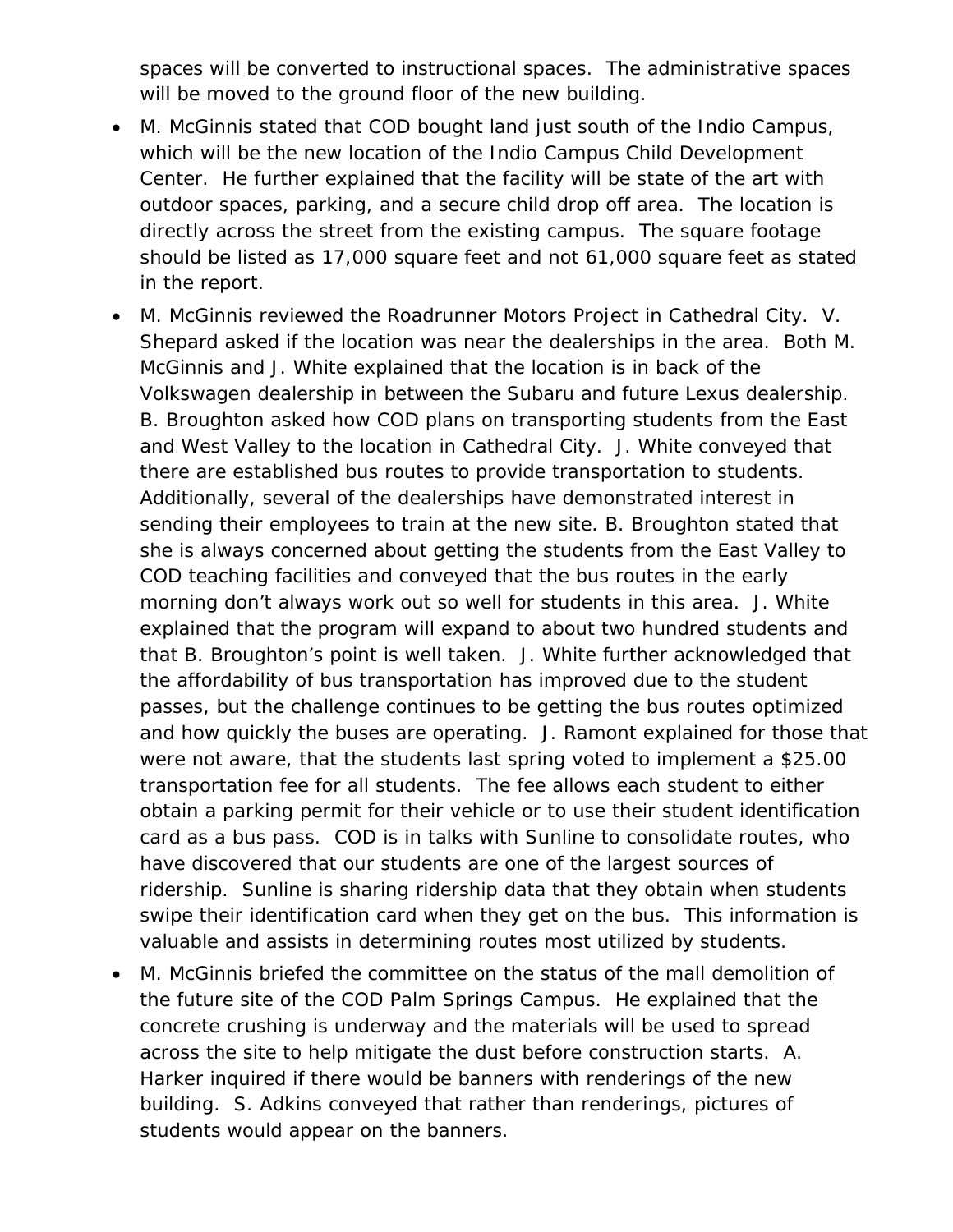- M. McGinnis reviewed the Central Campus Quad Renovation Project. He explained that the new fountain will be a different style than the previous fountain and will be above ground with new filtration devices and pumps. There will also be all new concrete and the addition of several palm trees. Completion of the project will be near the end of February 2020.
- M. McGinnis next informed the committee that a new well was installed with state of the art equipment. COD now has two wells that are communicating with one another.
- M. McGinnis reviewed the Central Campus Redevelopment Project. Substantial completion on the Hilb Building is scheduled for the week of December 16, 2019 and final completion is scheduled for January 26, 2020. J. Ramont mentioned that there will be an opening that everyone will be invited to tour the new building. M. Eklund requested that a tour be provided to the COC members of some of the completed as well as ongoing projects. M. McGinnis asked D. DeSpain to coordinate a tour for the next meeting date of March 10, 2020. An explanation of the layout of the Hilb Building was provided to the committee.
- A. Harker asked how the capital program is impacting the operating expenses of COD and forecasting moving forward. He asked if there is a way from both the debt service and operations and management point of view to see how the projected increase in the debt service relates to the operations and maintenance and other operating costs. J. Ramont explained that the debt service is tied to the actual issuance of the Bond. The entire authorization for Measure B has been issued. Additionally, COD has issued fifty million dollars of Measure CC, with another approximately one hundred ten million dollars scheduled for issuance in the next couple of months. There are projections of what the debt service looks like when the money is issued. As far as operations are concerned, the staffing plans are still being established. A. Harker asked if there is any information that can be shared with the taxpayers. J. Ramont explained that he will have to address this with the committee at a later date since there are several projects that are ongoing at present and good accurate costs have not yet been established.

#### **3.2 Conclusion**

• Committee Members were briefed on current and completed projects and financials under the Measure B and Measure CC Bond Programs.

| 3.2 Follow-up Items                                 | 3.2 Task of | 3.2 Due by  |
|-----------------------------------------------------|-------------|-------------|
| Coordinate tour of projects with the COC<br>members | D. DeSpain  | <b>None</b> |

### **3.3 Facilities Master Plan Update**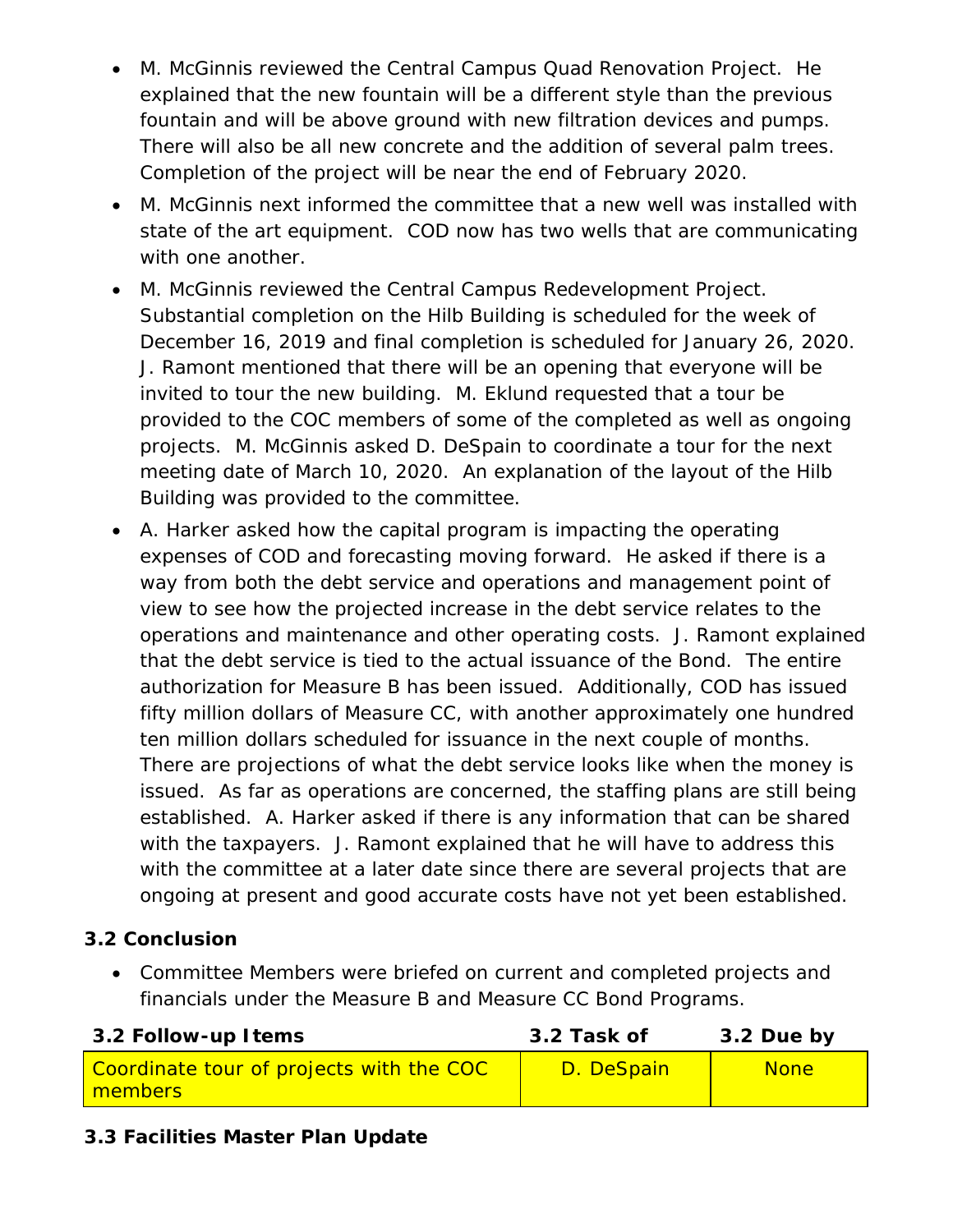- J. White handed out hard copies of the final version of the COD Facilities Master Plan and briefly reviewed the various sections of the document. The Plan is a snapshot of where COD facilities are now and a snapshot of where COD facilities are headed in the future at the various sites.
- A Facilities Master Plan is a requirement of all community colleges. COD's Plan was more than ten years old and it was incumbent to produce a new Plan. The result is a high-level conceptual document that was produced with the intent to demonstrate that our facilities will be rolled out to service what is in included in the COD Educational Master Plan.
- The Plan is a tool and a roadmap that is adaptable that can be amended if necessary. Additionally, COD stakeholders have the added benefit of staying informed of what the College plans to accomplish.
- The Plan went through the normal vetting process with input from various campus committees including The College Planning Council and The Facilities Advisory Committee. The Plan was ultimately approved by the Board of Trustees on October 31, 2019.
- The Facilities Master Plan Summary is available on the COD website. The full document is available by request to J. White's office.

#### **3.3 Conclusion**

• Committee Members were briefed on the final version of the Facilities Master Plan for COD.

| 3.3 Follow-up I tems | 3.3 Task of | 3.3 Due by  |
|----------------------|-------------|-------------|
| <b>None</b>          | <b>None</b> | <b>None</b> |

# **4. Future Agenda Topics**

- 2018-2019 Final Version of COC Annual Report
	- o J. Ramont explained that after input from the committee, the 2018-19 COC Annual Report will be revised and distributed in final format at the next meeting on March 10, 2020.
- 2018-2019 Financial and Performance Audit
	- o J. Ramont informed the committee that the financial and performance audit is now in the final review and that a presentation will be made by the auditor to the committee at the March 10, 2020 meeting.

### **5. Questions for the District**

• A. Harker posed two questions to both J. Ramont and M. McGinnis, concerning Bond proceeds and expenditures